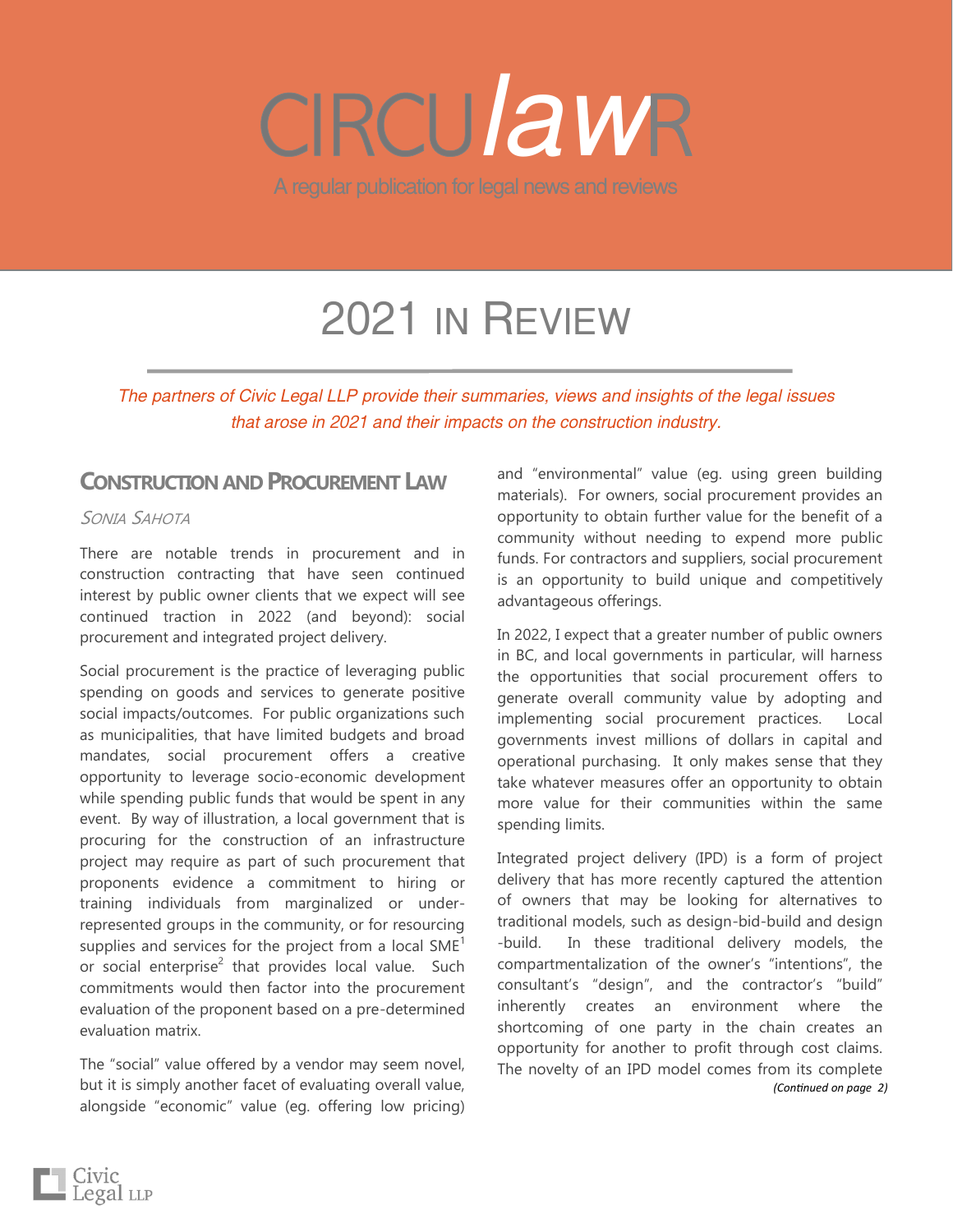

dismantling of the compartmentalized roles and responsibilities that owners, designer, and constructors have traditionally held.

With IPD, the owner, designer and constructor (and sub -contractors possibly) are engaged under a single contract that mandates their respective responsibilities, communal risks, and shared profit margins. The liability of the parties are shared such that parties are incentivized to resolve disputes for the collective good rather than be purely self-serving and adversarial. The parties engage in a lengthy process at the beginning to allow the key parties to collaborate, evaluate risks, address constructability issues, assess base costs and agree on profit before committing further and endeavouring to create a detailed design and undertaking procurement.

For owners, cost certainty is illusive even in a "fixed price" arrangement since those arrangements still permit cost claims for certain instances of delay, scope of work changes and unforeseen conditions. For public owners, in particular, the desire for cost certainty through design-bid-build has been debunked by quickly escalating prices, while design-build carries profit margins that may not be palatable for costconscious owners. In the "new-normal" of the post-2020 construction industry, I foresee that IPD will become more appealing to owners, and public owners in particular, looking for new solutions to an age-old problem of cost certainty. For vendors, now is the time to become more familiar about the process and overcome any nervousness about participating so you are ready when owners are ready to engage.

# П

# LITIGATION

#### **ADRIENNE ATHERTON**

2021 saw a continuation of supply chain disruptions as a result of COVID-19, as well as due to global disasters, including the Texas weather events and resulting electrical grid power crisis, as well as the Suez canal disaster, and, more recently, the local disasters caused by extreme weather events. These events exacerbated

supply chain disruptions that were already being experienced in the construction industry due to such things as shortages of shipping containers and labour in the transportation and construction industries. These supply chain disruptions have resulted in both price increases in materials, and delays in delivery. Such uncertainty increases risks in construction and results in more disputes. In addition, global events have hit the insurance industry hard, which has put the insurance market into survival mode. As a result insurers are now looking for ways to reduce their risks. As a consequence, insurers are adding exclusions, or raising premiums for certain coverage, which has put the insurance market in a state of flux. As a result, procurement solicitation documents can include insurance requirements that are not feasible because the product is longer available in the market on the terms set out in the solicitation documents, or it is significantly more expensive than anticipated.

Leading up to this pandemic, it was common to see owners seeking to allocate as much risk as possible onto the successful proponent through the contract documents. However, it appears that public entities are recognizing that during uncertain times such as these, when foisting risk onto the successful proponent, the public entity risks potentially limiting its pool of bidders or receiving bids with higher prices (i.e. paying for that risk assumption) or, during the project, there may be an increase in the risk that the successful proponent may have performance issues as a result of cash flow or other problems, or worse case, defaults or becomes insolvent, all of which increase the complexities of the project, including the cost and time. As a result, a number of public entities are considering a different allocation of risk in their contract documents than they had previously. More public entities are considering alternative delivery models, such as Integrated Project Delivery (IPD) as a tool to share risk. We also saw in 2021 (for example in **Crosslinx v. Ontario Infrastructure** – our article on this case can be found [here\)](http://civiclegal.ca/wp-content/uploads/2021/06/CircuLAWr-June-2021-COVID-19-Risks.pdf) that the Courts were willing to adopt a purposive analysis of construction agreements to achieve a fair result when construction projects under those

*(Continued on page 3)*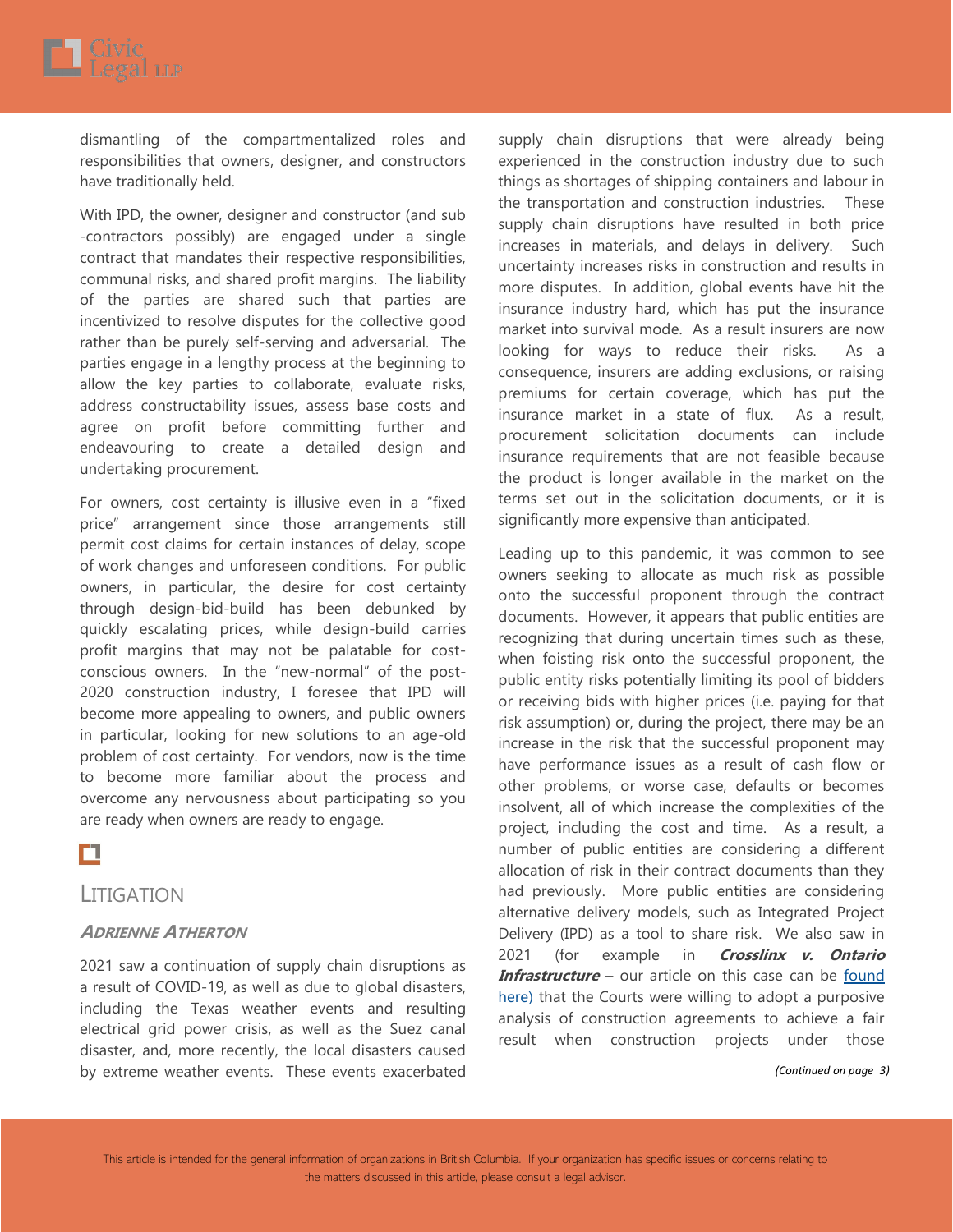

agreements were unexpectedly impacted by the COVID -19 pandemic (or similar events), encouraging cooperation among the parties to the agreement to proactively address the effects of such events on the project. This decision also suggests that standard language used in construction agreements addressing emergencies, delays and the allocation of risk in relation to health and safety issues resulting from unforeseen events may not be effective to allocate the risks of the COVID-19 pandemic and similar events onto the contractors.

As a litigator, I have seen increased issues involving contract interpretation for change orders due to the impacts of supply chain disruptions, and issues arising from cash flow problems of the contractor, which cause delays in payments to subcontractors and material suppliers, and liens being filed on title to the property. Where a contractor is on the verge of insolvency and makes a proposal in bankruptcy to restructure to save it from insolvency, there is a need for all parties to work cooperatively and creatively to ensure that the project is completed on time and on budget, all parties are paid, and the contractor is successful in avoiding bankruptcy.

In closing, I provide some top tips to minimize construction risk and delays and to secure the effective delivery of a construction project for all participants.

# TIP 1: USE CONSTRUCTION CONTRACT DRAFTING AS A RISK MANAGEMENT TOOL

The purpose of the construction contract is to set expectations between the parties to ensure that the objectives of each party are met, address how anticipated issues will be handled, and properly allocate risk. Parties to a construction project have an opportunity at the outset of their relationship to minimize potential disputes if they take proactive steps at the time the contract is drafted.

There exists a suite of standard form contracts in construction that are an excellent and cost-effective starting point. However, they may not be the best end point. It is recommended at the outset of the

relationship to select the appropriate template, and then draft supplemental conditions to customize the template to suit the situation. Examples of supplemental conditions that can assist in the current climate include requirements to purchase materials early in the project, with the owner supplying or paying for storage, clauses to expressly address the allocation of risk (i.e. both time and cost) in the event of delays in the delivery of materials or increases in costs, inclusion of a process to identify alternative materials, an option for the owner to pay extra to expedite delivery, or an alternative expedited dispute resolution process for certain identified issues to minimize potential delays to the schedule during a dispute.

An issue that arises at the contract stage that often leads to later disputes is the drafting of contractual provisions without the assistance of, or review by, a legal professional. All too often, contract interpretation disputes arise because clauses were cut and pasted from other previously used contracts, and do not work properly together. Legal review at the outset may seem expensive, but it is a deal compared to the potential delays and costs that arise if there is a later dispute.

# TIP 2: CLEARLY DEFINE SCOPE

Many construction disputes are related to claims that work is outside scope. Changes, extra work and delay determinations are based on the agreed upon scope of work set out in the contract. Therefore, care should be taken at the outset to ensure that the parties have clearly documented in the contract the agreed upon scope of work, and what are the "contract documents". Drafting consistencies throughout the contract are important to avoid interpretation disputes later.

# TIP 3: COMMUNICATE FREQUENTLY

Misunderstandings are a common symptom of a lack of effective communication. One area where this has a large impact is in relation to the construction schedule. It is important to ensure that the contract requires the provision of a schedule with critical dates at the outset,

*(Continued on page 4)*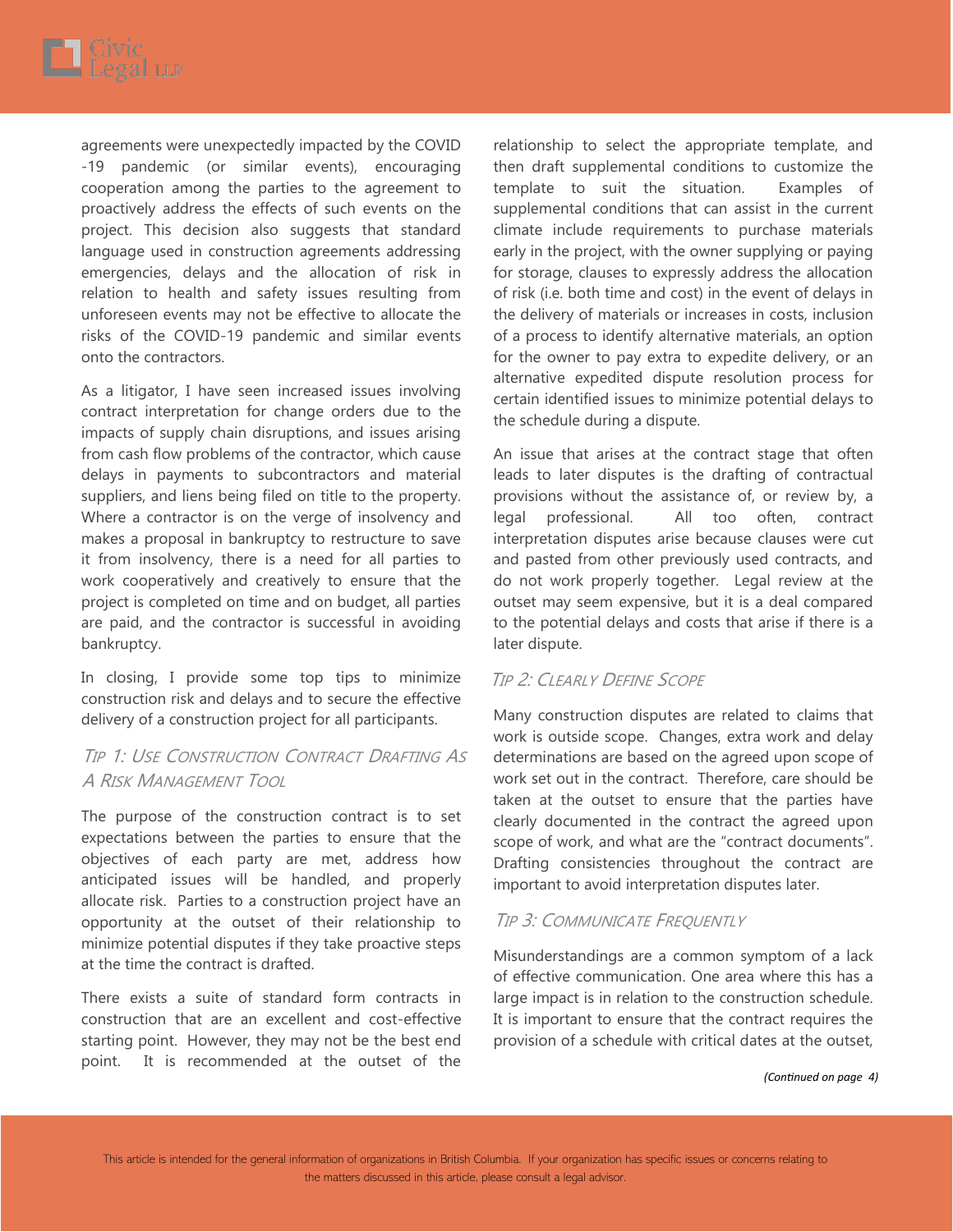

as well as regular updates. It is equally important that the schedule and regular updates actually are prepared and circulated. The schedule is used as the basis to ascertain delays and their causes. Regularly updated schedules are needed by all parties to support or defend delay claims

# TIP 4: FOLLOW PROCESSES SET OUT IN THE **CONTRACT**

There have been many occasions when I have been engaged in a construction dispute and discovered that the parties have been conducting themselves without regard for the requirements and processes set out in the contract. While this may be fine when the parties are able to quickly resolve the issues, if the dispute is not resolved, this practice increases the complexity for finding resolution. Therefore, it is recommended that a copy of the contract be provided to all key players and a copy should be kept on site throughout construction. The key players should review the contract at the outset and periodically throughout construction. As the Supreme Court of Canada made clear early in 2021 in **Wastech Services Ltd. v Greater Vancouver Sewerage and Drainage District** (our article can be [found here\),](http://civiclegal.ca/wp-content/uploads/2021/03/CircuLAWr-March-2021-Good-Faith-Part-3.pdf) it is important for the parties to perform their contractual obligations and exercise their contractual discretion honestly and in a manner that is loyal to the bargain that had been reached.

It is important to be aware of and comply with contractual notice requirements. When a dispute arises, make use of the tools and remedies contained in the contract. Early legal advice to address issues as they arise during construction can avoid a costly lawsuit later.

### TIP 5: KEEP RECORDS

Keeping clear and complete contemporaneous records of communications and events may not avoid a dispute, but will reduce the costs of the dispute, as those documents are the strongest evidence to prove one's version of events, and will reduce time spent by the lawyers. Photos at various stages of construction (with the date marked) are also provide excellent

evidence if there is a dispute.

#### **CONCLUSION**

In my years of experience, I have seen some common themes in construction disputes including:

- 1. Lack of clarity in the contract language;
- 2. Parties acting without reference to the contract language;
- 3. Lack of clear communications between the parties; and
- 4. Lack of complete/accurate records of communications or events.

These issues are preventable through the proper drafting and use of the provisions in the construction contract, as well as effective communication between the parties and record keeping throughout the project.

# п

# **LAND AND DEVELOPMENT LAW**

#### PAM JEFCOAT

Real estate development is a multi-step process that can be complicated, lengthy and risky (and often highly profitable). Given the complexity of the development approval process, coupled with supply chain issues noted above, it can take years to bring a project from the initial planning stage through construction to final completion. The longer the proposed construction takes, the more risks there are involved. Such risks include, but are not limited to, land value risks (e.g. the value of acquired land changes due to changed market circumstances), revenue risks (e.g. changes to yields, sale prices, inflation, interest rate fluctuations, demand and supply, labour or material etc.), planning and permitting risks (scope of approvals, delays etc.), construction risks (e.g. changes to pricing, design, quality and possible delays), political risks (changes due to a change in government, regulations, building codes etc.), and legal risks (e.g. objections to zoning

#### *(Continued on page 5)*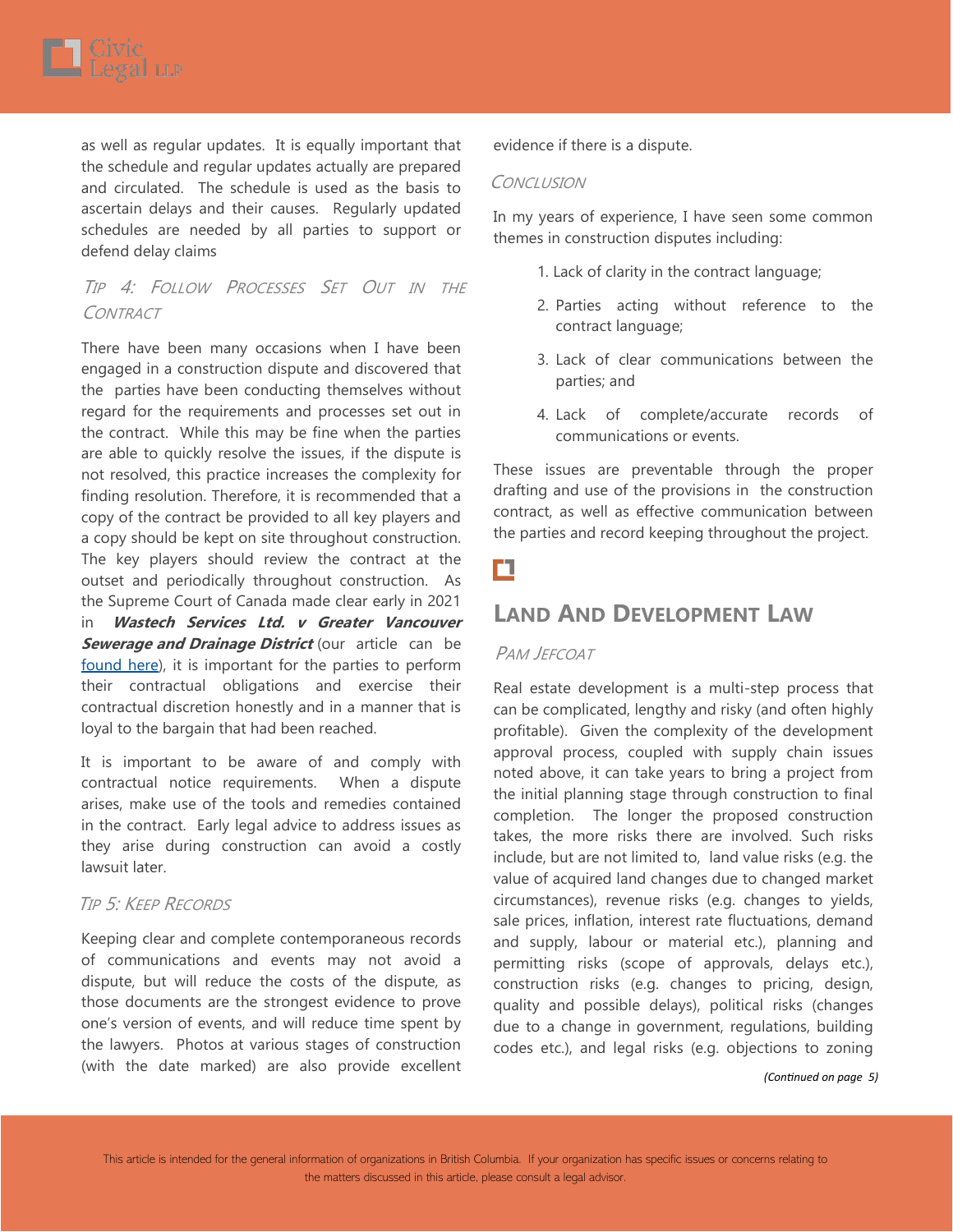

changes, liability risks, contract risks etc.). Further, expectations of development continue to change and expand, resulting in increased complexity and cost. For example, affordable housing, climate mitigation and the delivery of public amenities, or cash contributions in lieu thereof, are now becoming the norm for most medium to large scale development projects.

In this context it is not uncommon for developers who have had approvals denied or delayed to challenge local government land use decisions or the regulatory process used to reach those decisions. Notably, the courts have long-shown deference to local government decisions in recognition of the broad legislative powers delegated to local governments, as well as the fact that Councils are democratically elected, autonomous and accountable to the electorate. The courts have, however, been far less hesitant to set aside local government decisions on procedural grounds.

While there have not been any seminal land use decisions from the BC courts in 2021, there have been a couple of recent cases in BC and Ontario worthy of note. These cases serve to illustrate the deference accorded to local government decision making, as well as the refusal (to date) of the higher level courts to find that local governments owe developers a private law duty of care when making regulatory decisions. Accordingly, it is important for developers to understand these concepts to fully assess the scope of their overall project risk.

The first case of note is **Charlsesfort Developments Limited v. Ottawa (City), 2021 ONCA 410** [Charlesfort]. We had previously reported on the trial decision in this case in 2019, which decision has now been overturned by the Ontario Court of Appeal. At issue in this case was whether the City of Ottawa was legally required, as part of a site-specific rezoning process, to advise the developer, Charlesfort Developments Ltd., of the risks of developing next to critical municipal infrastructure that was located in an adjacent municipal easement. The property adjacent to the development site contained an easement in favour of the City of Ottawa, within which a highpressure water main was located. At the time of

rezoning, Charlesfort was under the mistaken belief, based on discussions with the City, that the easement contained only a trunk sewer. During the site plan approval process Charlesfort learned that the easement contained both the trunk sewer and a critical water main and as a result, Charlesfort could not carry out the construction of its project as originally conceived. The project suffered considerable construction delays and Charlesfort incurred significant increased costs as a result. At trial, the Trial Court found that the City was negligent in providing Charlesfort with inaccurate information and that Charlesfort reasonably relied on such misinformation to its detriment. Charlesfort was awarded almost \$4.5 million in damages and prejudgement interest.

> *Local governments do not owe developers a private law duty of care when carrying out their regulatory approval functions.*

The Ontario Court of Appeal has now overturned the Trial Court's decision. The Court of Appeal assessed the nature of the City's mandate in carrying out the rezoning approval process and found that, where the City is discharging a statutory duty of care (to consider a rezoning application), this does not give rise to a private law duty of care. Importantly, the Court found that the City, in processing Charlesfort's rezoning application, had not undertaken to provide Charlesfort with accurate information about municipal infrastructure in the adjacent property, nor was the City responsible to protect Charlesfort's economic interests to construct the project as planned. Here, the Court noted that rezoning approval was only one stage of the development approval process and the City had no responsibility in guaranteeing that the project would ultimately be profitable. To find otherwise would, in the Court's view, "in effect, render municipalities insurers of developers' profits" and would "create a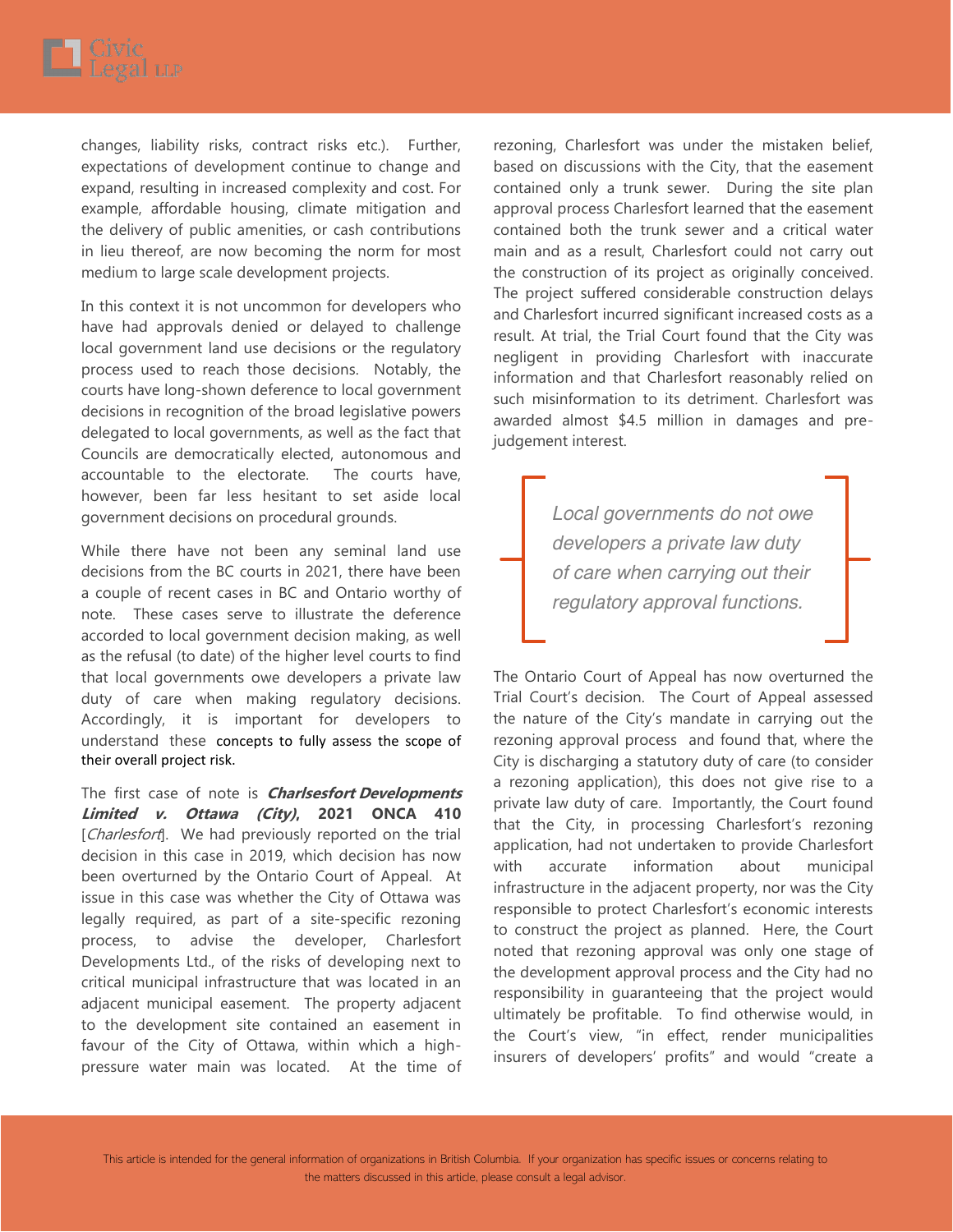

potentially limitless liability."

The decision in *Charlesfort* is consistent with BC case law. See, for example, the BC Court of Appeal's decision in **Wu v. Vancouver (City), 2019 BCCA 23**, where the court refused to establish a duty for municipal officials to make decisions on development permits within a reasonable period of time. In  $Wu$  the BC Court of Appeal reminded us that it is difficult to convert public duties to private law duties, where the public law duties exist to promote a public good, rather than the private interests of the development community. Our summary of this case can be found [here.](http://civiclegal.ca/wp-content/uploads/2019/01/CircuLAWr-2019-January-Wu-v.-Vancouver-City-2019-BCCA-23.pdf) 

The second case of note is the BC Supreme Court's decision in **G.S.R. Capital Group Inc. v. The City of White Rock, 2020 BCSC 489** [GSR], which provides a good example of the deference that the Courts will afford local governments when applying the reasonableness standard of judicial review, as set out by the Supreme Court of Canada in **Canada (Minister of Citizenship and Immigration) v. Vavilov, 2019 SCC 65**.

GSR dealt with the judicial review of a decision by the City of White Rock to withhold a building permit for a 12-storey building from the developer, notwithstanding that the City had previously issued a development permit to the developer for the same development. Here, subsequent to Council's issuance of the development permit, there was a general election and the newly elected Council took immediate steps to amend the Official Community Plan and Zoning Bylaw for the property in question to reduce the maximum allowable building height to 6 storeys. GSR was advised of the council resolutions passed and of the "7-day window" to submit a building permit application, as contemplated in section 463 of the Local Government Act (LGA). Because GSR's project was considered a complex building under the City's Building Bylaw, GSR was required to apply for a foundation permit, which required obtaining a geotechnical report, building code analysis and sealed engineering drawings. Given the scope of work required to complete the permit application, GSR was

unable to submit a completed foundation permit during the 7-day window. GSR's application was not submitted until several weeks after the 7-day window had expired. The City subsequently withheld GSR's building permit and then City passed the bylaw amendments and took the position that GSR was not permitted to proceed with the development approved under the development permit but would have to comply with the newly enacted bylaws. Litigation ensued. The Court held that the City's decision to withhold GSR's building permit was reasonable, was not done illegally or in bad faith and that GSR was afforded the appropriate procedural fairness in the circumstances. The Court also rejected GSR's argument that the possession of the development permit entitled it to non-conforming use protection. In the Court's view, because the building permit had not been issued, GSR's building could not be said to be "lawfully under construction", as required under section 528 of the LGA.

There are several "take-aways" from these decisions:

- 1. There are always inherent risks with complex construction projects, both for the developer undertaking the project and the local authority issuing approvals. However, local governments do not owe developers a private law duty of care when carrying out their regulatory functions. Thus, there is no local government duty to process applications within a "reasonable" period of time. There is often a scarcity of resources local government can deploy in processing applications, especially given the volume of applications and the competing, shifting priorities local governments face in discharging their responsibilities. Developers, to the greatest extent possible, should anticipate and account for the uncertainty in the timing of issuance of regulatory approvals.
- 2. Local governments, in issuing regulatory approvals, will not be held responsible to protect developers' economic interests to construct any project as planned or to guarantee that any project will ultimately be profitable. Developers may not be

#### *(Continued on page 7)*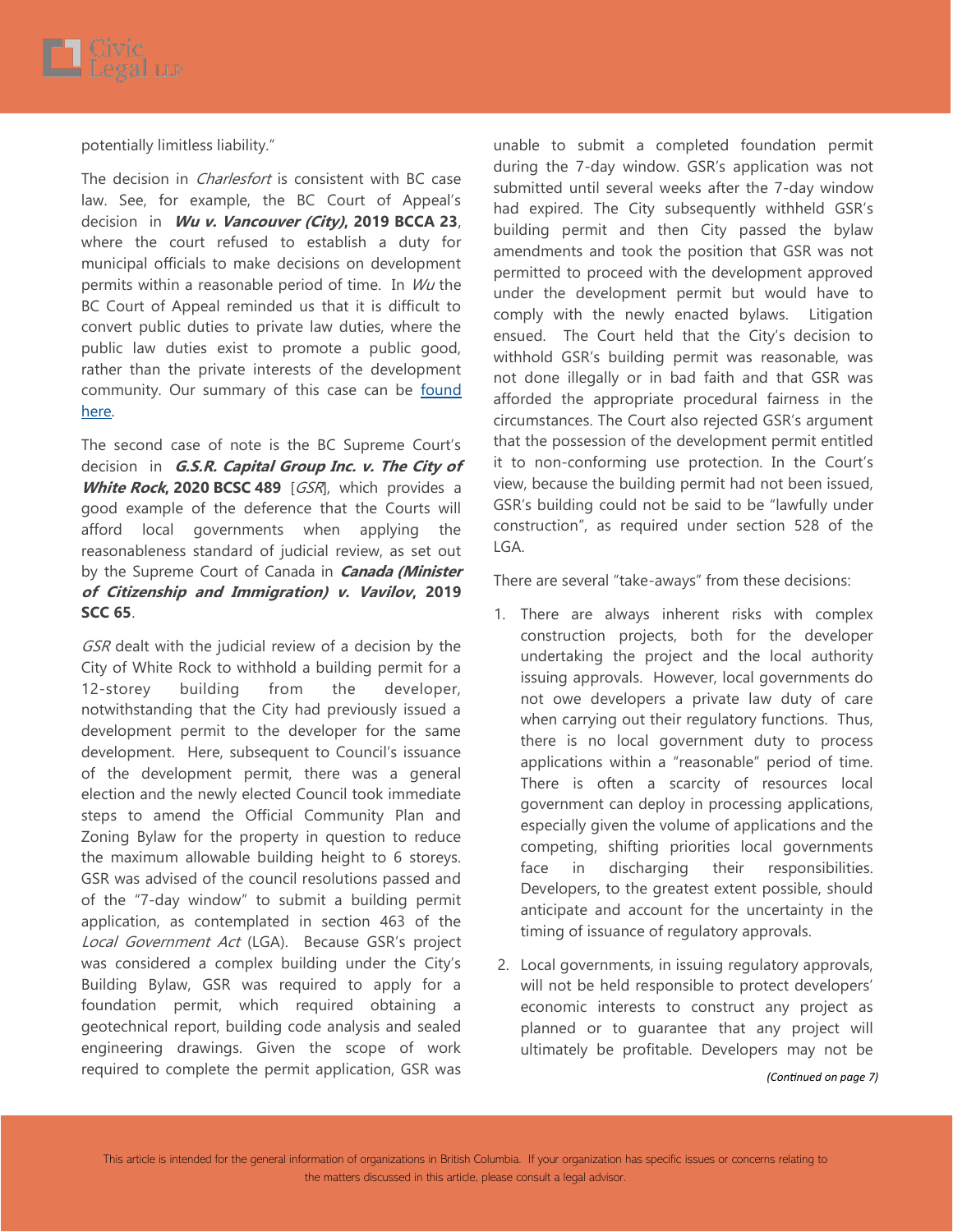

able rely on communications with local government staff members regarding the feasibility of, and risks associated with, their projects, even where local governments have access information not available to the developer. As noted in the *Charlesfort* decision above, local governments may not be held liable for the provision of inaccurate information, even if a developer suffers quantifiable damages as a result. Accordingly, developers should undertake their own studies and investigations with respect to both site development and the impacts on adjacent properties. Engineers, planners and other specialists should be consulted early and detailed plans and studies should be prepared and reviewed early in the approval process, such that key risks are identified early, before approvals are issued and significant expenditures are incurred.

- 3. Last, but certainly not least, BC civic elections will be held in October 2022. This could result in a change of direction of many municipal councils and local government priorities (e.g. affordable housing, increase taxes and fees, a change in view of preferred density etc.). Local government legislation provides municipalities and their councils with the flexibility to determine the public interest in the communities and to respond to the different needs and changing circumstances in their communities. As the GSR decision illustrates, Courts will be deferential to changing Council priorities, notwithstanding the impact on previously secured development rights. Also note that "down-zoning" is not compensable, except in very limited circumstances. Thus, the risks of developing in an election year should be considered for both mid-stream projects and new projects being considered.
	- For mid-stream projects, remember that a development permit does not guarantee the issuance of a building permit, nor does it provide non-conforming use protection under the LGA. As such, consider getting the necessary building permits in place and taking the necessary steps

(i.e. shovels in the ground) to ensure that your project may be considered "lawfully under construction" before council priorities change in the fall of 2022.

- For new projects, if the project will be phased or have a long-term build out, you may wish to consider proceeding with a Phased Development Agreement (PDA) under the LGA. The effect of a PDA is to grandfather a phased development project against changes to the specified zoning provisions or specified subdivision servicing provisions while the PDA is in effect. Note, however, that this protection does not apply to other bylaws, such as development cost charge bylaws. From a developer's perspective, the key advantage of proceeding with a PDA is the measure of zoning and subdivision servicing certainty provided (which may be particularly important if there is an election looming or the project is controversial). This certainty may reduce business risk and therefore the cost of development. Zoning certainty is also important if no physical alteration of the land is planned for a time, such that "commitment to use" cannot be established to get non-conforming use protection under the LGA.

#### January, 2022

- 1 Small and Medium-sized Enterprises
- 2 A business that embeds a social, cultural or environmental purpose into its operations.